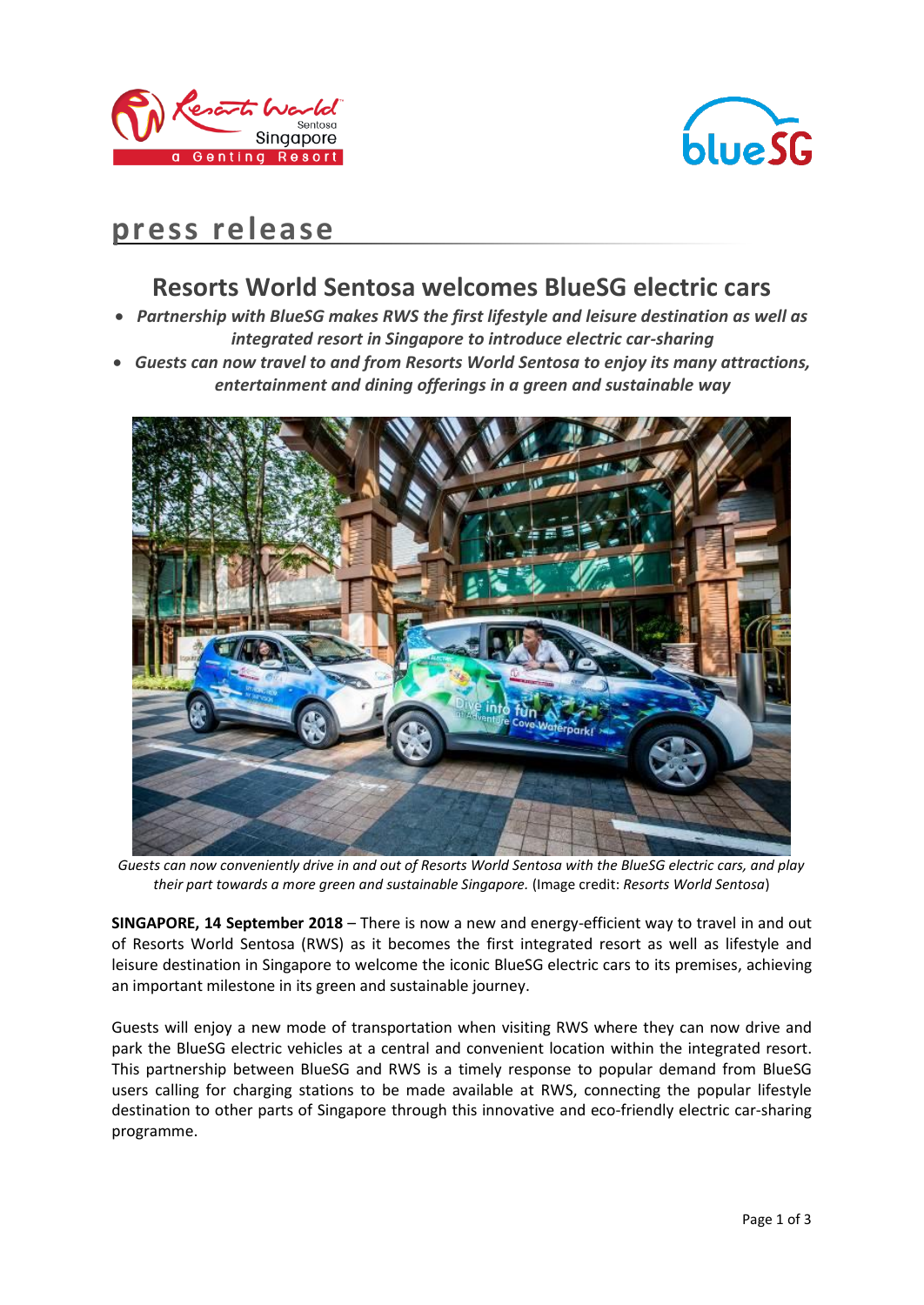With this new station, comprising four parking lots and charging points, located at Basement One Driveway of RWS across from the taxi stand, it marks the first BlueSG station situated at a leisure destination in Singapore to commence service for the public.

"As a socially conscious lifestyle destination resort, it is important that our business operations are closely aligned with sustainable practices. Walking the talk on green sustainability, this latest avenue of transportation to RWS also supports the Singapore government's push towards car-lite green urban mobility. Partnering BlueSG demonstrates our commitment towards embracing green technology and reducing carbon footprint. We welcome our guests to make use of this new and innovative energy-efficient mode of transport and be part of the global movement to champion zero-emission and sustainable mobility," said Mr Keok Tong San, Vice President, Security and Transport, RWS (郭东山, 圣淘沙名胜世界保安与交通部副总裁).

"Our main objective is to offer a convenient and affordable transport option wherever people live, work and play. BlueSG is very excited about this partnership with one of the greatest leisure venues in Singapore," said BlueSG's Managing Director, Franck Vitté. "Residents and visitors can now easily drive to RWS without paying parking fees. We also look forward to developing further joint partnerships with RWS for the common benefit of our users and guests."

The Bollore Group's BlueSG was launched in Singapore in December 2017 with great fanfare, achieving over 20,000 rentals within its first three months. With a plan to roll out 500 stations and 2,000 charging points nation-wide by 2020, BlueSG today boasts of **90 stations and 355 charging points** within under a year of operations, marking an increase of more than 200% since operations commenced nine months ago. It plans to achieve a targeted 100 stations all over Singapore by the last quarter of 2018. For more information, please visit [www.bluesg.com.sg.](http://www.bluesg.com.sg/)

- Ends -

### **ABOUT RESORTS WORLD SENTOSA**

Resorts World Sentosa (RWS), Asia's premium lifestyle destination resort, is located on Singapore's resort island of Sentosa. Spanning 49 hectares, RWS is home to world-class attractions including Universal Studios Singapore, S.E.A. Aquarium, the Maritime Experiential Museum, Dolphin Island and Adventure Cove Waterpark. Complementing the adventure and adrenaline of its theme parks and attractions are six unique luxury hotels, the world-class Resorts World Convention Centre, a casino and the Asian flagship of a world-renowned destination spa. RWS offers award-winning dining experiences and exciting cuisine from around the world across its many renowned celebrity chef restaurants, establishing itself as a key player in Singapore's vibrant and diverse dining scene and a leading gourmet destination in Asia for epicureans. The integrated resort also offers world-class entertainment, from original resident productions to concerts and public shows such as Crane Dance and Lake of Dreams. RWS has been named "Best Integrated Resort" since 2011 for seven consecutive years at the TTG Travel Awards which recognises the best of Asia-Pacific's travel industry.

RWS is wholly owned by Genting Singapore, a company of the Genting Group. For more information, please visi[t www.rwsentosa.com.](http://www.rwsentosa.com/)

**17** ResortsWorldatSentosa **B** @rwsentosa <u>W</u> [www.rwsentosablog.com](http://www.rwsentosablog.com/)

### **ABOUT BLUE SOLUTIONS**

Publicly traded since October 30, 2013, Blue Solutions is the company that manages the electrical storage operations developed by the Bolloré group. By diversifying its historical business of producing paper and ultrathin plastic film, the Bolloré group has become a producer of complete electrical components for capacitors, and now holds over one-third of the global market. With this expertise and 20 years of R&D, the group has engineered electrical storage solutions and batteries that rely on a unique technology, the LMP®